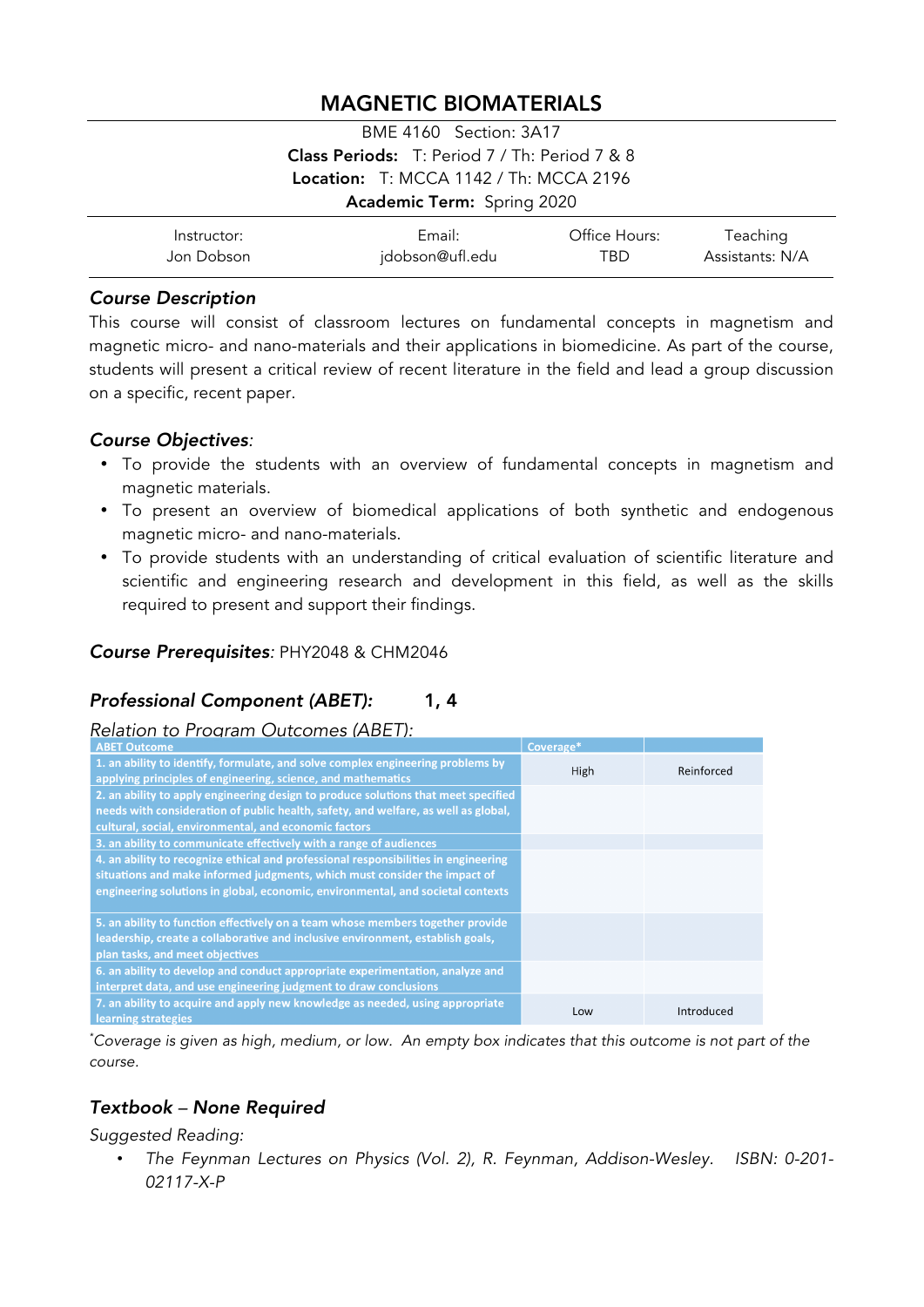- *Magnetism: Principles & Applications, D. Craik, Wiley. ISBN: 0-471-95417-9*
- *Magnetic Nanoparticles: From Fabrication to Clinical Application, NTK Thanh (Ed.), CRC Press. ISBN: 978-1-4398-6932-1*

# *Attendance Policy, Class Expectations, and Make-Up Policy*

Attendance is not recorded. However, class notes will not be provided to absent students, unless they have excused absences. Excused absences are consistent with university policies in the undergraduate catalogue (https://catalog.ufl.edu/ugrad/current/regulations/info/attendance.aspx) and require appropriate documentation.

This course is, in part, a traditional lecture based course, and use of computers, tablets, and cell phones is distracting to your fellow classmates. Computers, tablets, and cell phones are not appropriate for use during this class and must be put away during class unless used for taking notes.

Unless prior arrangements or an excused absence has been granted by the instructor, students will be deducted 2 letter grades for late coursework (grading will start at 75% [C]). The deduction occurs at the time the work is due. Once the assignment has been handed back and the key discussed, a zero will be assigned late assignments that are not excused. Students with an excused absence shall be permitted a reasonable amount of time to make up the material or activities covered in their absence.

#### *Evaluation of Grades*

| Assignment        | <b>Percentage of Final Grade</b> |
|-------------------|----------------------------------|
| Exam #1           | 30%                              |
| Exam #2           | 30%                              |
| Literature Review | 35%                              |
| Participation     | 5%                               |

#### *Grading Policy*

|                                        |  | A: 90-100 B+: 87-89 B: 83-86 B-: 80-82 C+: 77-79 C: 73-76 C-: 70-72 |  |
|----------------------------------------|--|---------------------------------------------------------------------|--|
| $D+$ : 67-69 D: 63-66 D-: 60-62 E: <60 |  |                                                                     |  |

For information on current UF grading policies for assigning grade points, please visit: https://catalog.ufl.edu/ugrad/current/regulations/info/grades.aspx.

A C- will not be a qualifying grade for critical tracking courses. In order to graduate, students must have an overall GPA and an upper-division GPA of 2.0 or better (C or better). Note: A Caverage is equivalent to a GPA of 1.67, and therefore, it does not satisfy this graduation requirement. More information on UF grading policy may be found at: https://catalog.ufl.edu/ugrad/current/regulations/info/grades.aspx.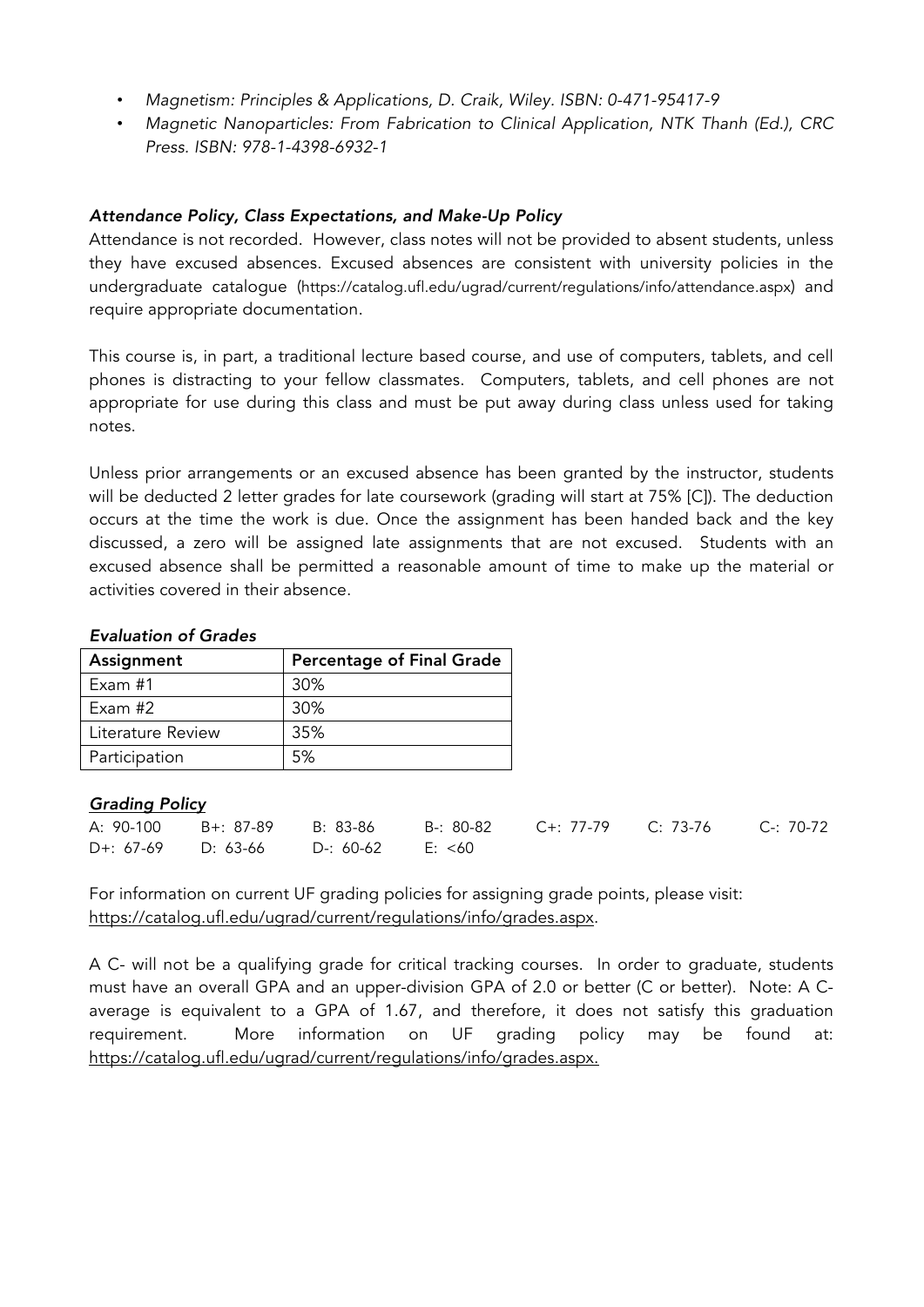# *TENTATIVE Course Schedule*

| <b>Date</b>   | <b>Lecture Topic</b>                                                 | <b>Notes</b> |
|---------------|----------------------------------------------------------------------|--------------|
| Jan. 7 (T)    | Introduction & course overview                                       |              |
| Jan. 9 (Th)   | Magnetism                                                            |              |
| Jan. 14 (T)   | Vector Fields and Maxwell's Equations                                |              |
| Jan. 16 (Th)  | <b>Magnetic Coils and Permanent Magnets</b>                          |              |
| Jan. 21 (T)   | The Magnetic Moment     The Bohr Magneton                            |              |
| Jan. 23 (Th)  | <b>Magnetism in Matter</b>                                           |              |
| Jan. 28 (T)   | Anisotropy and Superparamagnetism                                    |              |
| Jan. 30 (Th)  | Anisotropy and Superparamagnetism    Magnetic Characterization       |              |
| Feb. $4(T)$   | <b>Exam Review</b>                                                   |              |
| Feb. 6 (Th)   | <b>EXAM1</b>                                                         |              |
| Feb. 11 (T)   | Overview: Magnetic Particle Synthesis & Functionalization    Biolron |              |
| Feb. 13 (Th)  | Multiferroics                                                        |              |
| Feb. 18 (T)   | Applications: Magnetic Fluid Hyperthermia                            |              |
| Feb. 20 (Th)  | Applications: Targeted Drug & Gene Delivery                          |              |
| Feb. 25 (T)   | Applications: MRI & MPI     Magnetic Cell Separation                 |              |
| Feb. 27 (Th)  | Applications: Magnetically Activated Receptor Signaling              |              |
| March $4(T)$  | <b>SPRING BREAK</b>                                                  |              |
| March 6 (Th)  | <b>SPRING BREAK</b>                                                  |              |
| March 11 (T)  | <b>Exam Review</b>                                                   |              |
| March 13 (Th) | <b>EXAM2</b>                                                         |              |
| March 17 (T)  | Literature Review & Discussion                                       |              |
|               | March 19 (Th) Literature Review & Discussion                         |              |
| March 24 (T)  | Literature Review & Discussion                                       |              |
|               | March 26 (Th) Literature Review & Discussion                         |              |
| March $31(T)$ | Institute Lecture: Intellectual Property                             |              |
| April 2 (Th)  | Institute Lecture: Creativity / Working in Teams                     |              |
| April 7 (T)   | <b>Project Presentations</b>                                         |              |
| April 9 (Th)  | <b>Project Presentations</b>                                         |              |
| April 14 (T)  | <b>Project Presentations</b>                                         |              |
| April 16 (Th) | <b>Project Presentations</b>                                         |              |
| April 21 (T)  | <b>Project Presentations</b>                                         |              |
|               | <b>No Final Exam</b>                                                 |              |

# *Students Requiring Accommodations*

Students with disabilities requesting accommodations should first register with the Disability Resource Center (352-392-8565, https://www.dso.ufl.edu/drc) by providing appropriate documentation. Once registered, students will receive an accommodation letter which must be presented to the instructor when requesting accommodation. Students with disabilities should follow this procedure as early as possible in the semester.

#### *Course Evaluation*

Students are expected to provide feedback on the quality of instruction in this course by completing online evaluations at https://evaluations.ufl.edu/evals. Evaluations are typically open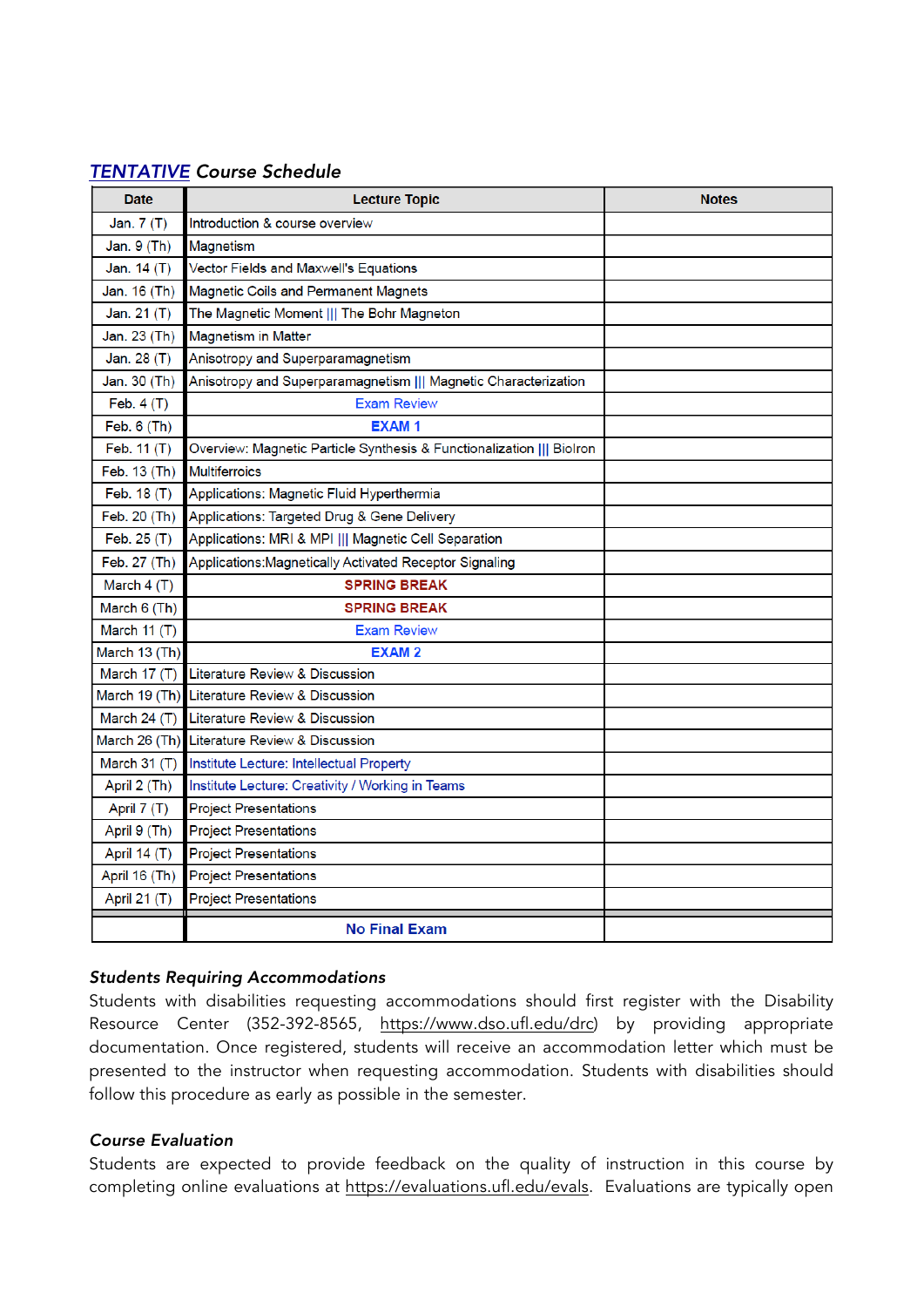during the last two or three weeks of the semester, but students will be given specific times when they are open. Summary results of these assessments are available to students at https://evaluations.ufl.edu/results/.

#### *University Honesty Policy*

UF students are bound by The Honor Pledge which states, "We, the members of the University of Florida community, pledge to hold ourselves and our peers to the highest standards of honor and integrity by abiding by the Honor Code. On all work submitted for credit by students at the University of Florida, the following pledge is either required or implied: "On my honor, I have neither given nor received unauthorized aid in doing this assignment." The Honor Code (https://www.dso.ufl.edu/sccr/process/student-conduct-honor-code/) specifies a number of behaviors that are in violation of this code and the possible sanctions. Furthermore, you are obligated to report any condition that facilitates academic misconduct to appropriate personnel. If you have any questions or concerns, please consult with the instructor or TAs in this class.

## *Software Use*

All faculty, staff, and students of the University are required and expected to obey the laws and legal agreements governing software use. Failure to do so can lead to monetary damages and/or criminal penalties for the individual violator. Because such violations are also against University policies and rules, disciplinary action will be taken as appropriate. We, the members of the University of Florida community, pledge to uphold ourselves and our peers to the highest standards of honesty and integrity.

## *Student Privacy*

There are federal laws protecting your privacy with regards to grades earned in courses and on individual assignments. For more information, please see:

http://registrar.ufl.edu/catalog0910/policies/regulationferpa.html

# *Plagiarism*

Plagiarism is a common infraction to the UF Honor Code. If you are confused as to what constitutes plagiarism, see here: https://guides.uflib.ufl.edu/copyright/plagiarism. Plagiarism on any of your assignments will be reported to the Dean of Students as a UF Student Honor Code violation. Also, note that copying solutions for any assignment, regardless of the source (e.g. other students, pirated website solutions), will be treated as plagiarism. If you have any questions or concerns, please consult with the instructor in this class. Note that failure to comply with this commitment will result in disciplinary action compliant with the UF Student Honor Code Procedures.

#### *Campus Resources:*

#### *Health and Wellness*

#### U Matter, We Care:

At UF Every Gator Counts. U Matter, We Care serves as UF's umbrella program for UF's caring culture and provides students in distress with support and coordination of the wide variety of appropriate resources. Families, faculty and students can contact umatter@ufl.edu seven days a week for assistance for students in distress. If you or a friend is in distress, please contact umatter@ufl.edu or 352 392-1575 so that a team member can reach out to the student.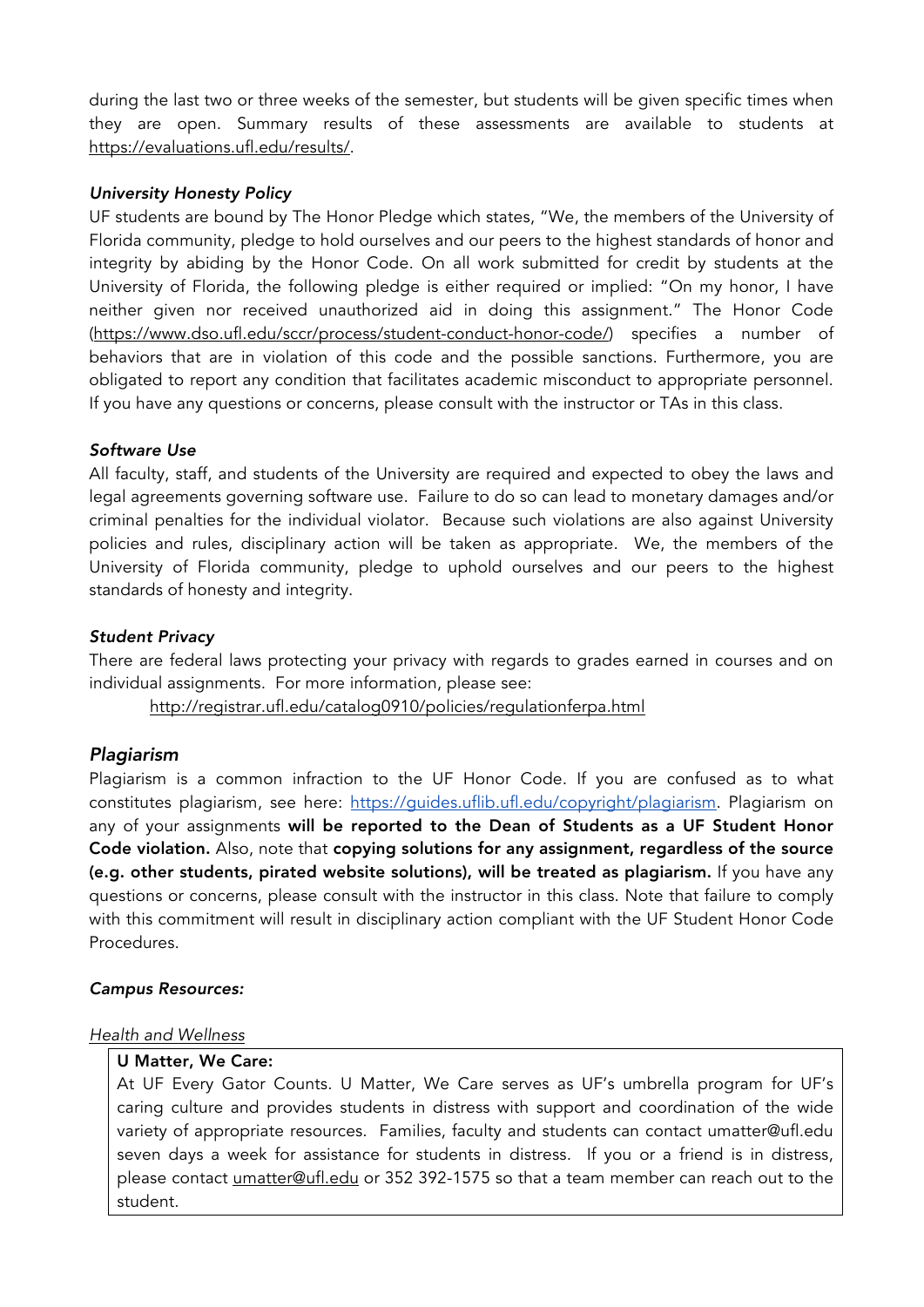Counseling and Wellness Center: The counseling and wellness center provides resources for students in distress, including but not limited to suicide prevent, crisis management, advice on parenting a college student, and advice on adjusting to college life. http://www.counseling.ufl.edu/cwc, and 392-1575; and the University Police Department: 392-1111 or 9-1-1 for emergencies.

Sexual Assault Recovery Services (SARS): Sexual assault recovery services are available in the Student Health Care Center, contact at 392-1161.

University Police Department provides security and police services to the University of Florida. Contact at 392-1111 (or 9-1-1 for emergencies), or http://www.police.ufl.edu/.

*Academic Resources*

E-learning technical support: Technical support for the Universities e-learning websites is available. Contact at 352-392-4357 (select option 2) or e-mail to Learning-support@ufl.edu. https://lss.at.ufl.edu/help.shtml.

Career Resource Center: Whether it's connecting dots to figure out your interests or finding ways to connect with opportunities, the University of Florida Career Resource Center (CRC) is here to help you figure it out. The CRC focuses on your interests and experiences – not just your major. They can help you make sense of where you've been and show you where you can go. Reitz Union, 392-1601. Career assistance and counseling. https://www.crc.ufl.edu/.

Library Support: Librarians are available to help you identify resources related to this course material. Contact at http://cms.uflib.ufl.edu/ask for various ways to receive assistance with respect to using the libraries or finding resources.

Teaching Center: The mission of the Teaching Center at the University of Florida is to empower students to become successful lifelong learners. Through a variety of services and instructional approaches, the Teaching Center seeks to help students master effective ways of learning for different disciplines, Broward Hall, 392-2010 or 392-6420. General study skills and tutoring. https://teachingcenter.ufl.edu/.

Writing Studio, 302 Tigert Hall*,* 846-1138. The writing studio provides help brainstorming, formatting, and writing papers. https://writing.ufl.edu/writing-studio/.

Student Complaints Campus*:* The University of Florida believes strongly in the ability of students to express concerns regarding their experiences at the University. The University encourages its students who wish

to file a written complaint to submit that complaint directly to the department that manages that policy. *Information available at* https://www.dso.ufl.edu/documents/UF\_Complaints\_policy.pdf and http://www.distance.ufl.edu/student-complaint-process.

# Commitment to a safe and inclusive learning environment

The Herbert Wertheim College of Engineering values broad diversity within our community and is committed to individual and group empowerment, inclusion, and the elimination of discrimination.